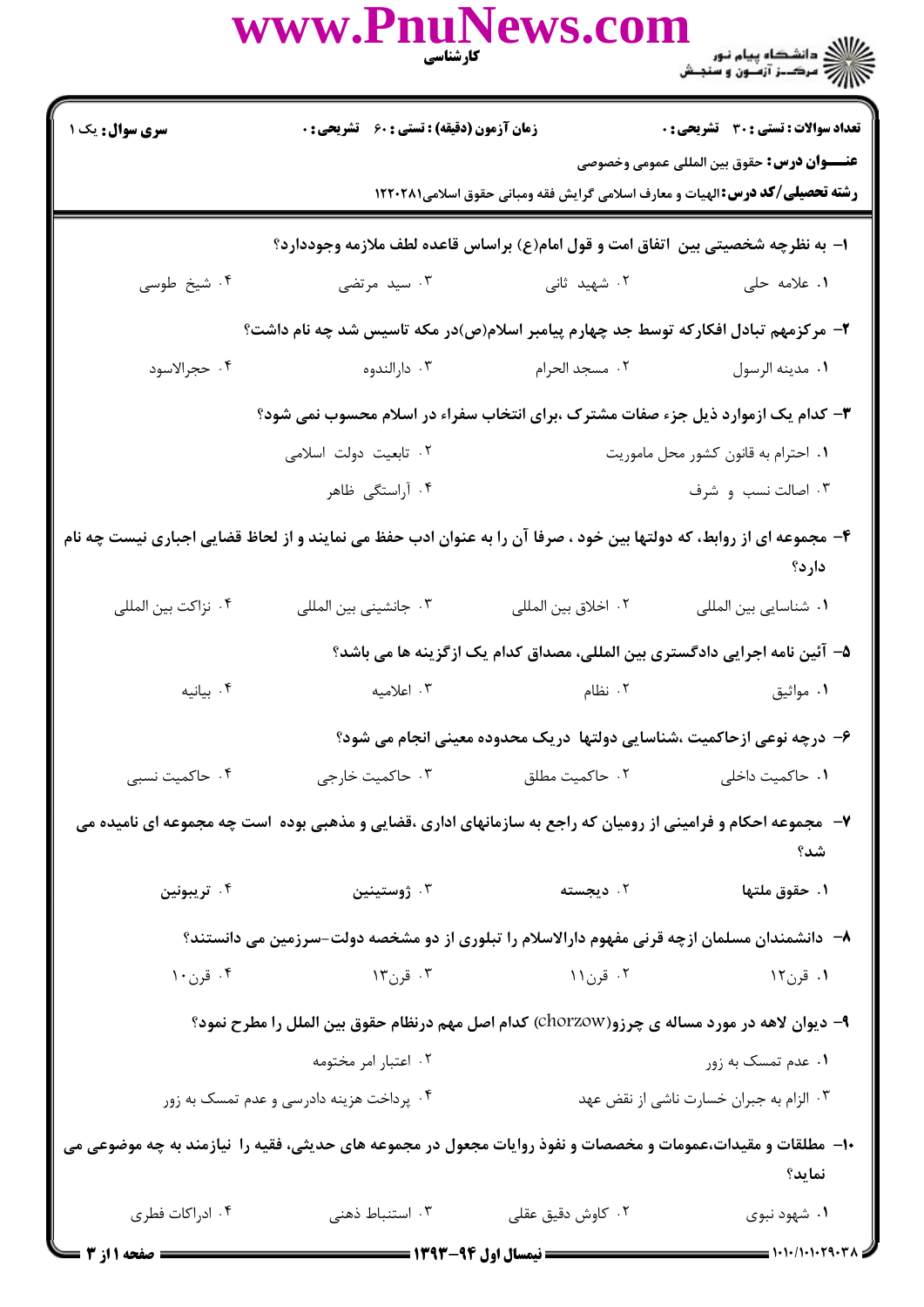|                                                                                                                | WWW.PnuNews.com                                                                                     |                                      |                                                                                                                                            |  |  |  |
|----------------------------------------------------------------------------------------------------------------|-----------------------------------------------------------------------------------------------------|--------------------------------------|--------------------------------------------------------------------------------------------------------------------------------------------|--|--|--|
| <b>سری سوال : ۱ یک</b>                                                                                         | <b>زمان آزمون (دقیقه) : تستی : 60 ٪ تشریحی : 0</b>                                                  |                                      | <b>تعداد سوالات : تستی : 30 - تشریحی : 0</b>                                                                                               |  |  |  |
|                                                                                                                |                                                                                                     |                                      | <b>عنــــوان درس:</b> حقوق بين المللي عمومي وخصوصي<br><b>رشته تحصیلی/کد درس:</b> الهیات و معارف اسلامی گرایش فقه ومبانی حقوق اسلامی1۲۲۰۲۸۱ |  |  |  |
| 11– به ترتیب پاسخ دهید؛آیا انصاف اولا یک مفهوم حقوق طبیعی در مقابل حقوق تحققی و ثانیا به معنی عدالت عالی، است؟ |                                                                                                     |                                      |                                                                                                                                            |  |  |  |
| ۰۴ خير-بله                                                                                                     | ۰۲ خیر خیر مستقیم تا بله خیر است. ۲۰۰                                                               |                                      | ٠١. بله-بله                                                                                                                                |  |  |  |
|                                                                                                                | <b>۱۲</b> - کنوانسیون مونتو ویدو، شرایط لازم برای چه موضوعی را بیان می کند؟                         |                                      |                                                                                                                                            |  |  |  |
| ۰۴ روابط بين المللي                                                                                            | ۰۳ تشکیل دولت                                                                                       | ۰۱ انعقاد معاهدات مسلم ۰۲ آراء قضایی |                                                                                                                                            |  |  |  |
|                                                                                                                |                                                                                                     |                                      | ۱۳–  عبارت «عليّ عهدالله و ميثاقه» به كدام يک ازمعاني العهد برمي گردد؟                                                                     |  |  |  |
| ۰۴ سوگند و پیمان                                                                                               | ۰۳ وصیت                                                                                             | ۲ . پیشکش                            | ۰۱ ولی عهد                                                                                                                                 |  |  |  |
|                                                                                                                | ۱۴– درباره کشورهایی که از استقلال و رسمیت کامل برخوردارند چه نوع شناسایی به کارمی رود؟              |                                      |                                                                                                                                            |  |  |  |
| ۰۴ تاسیسی                                                                                                      | ۰۳ اعلامی                                                                                           | ۰۲ دوفاکتو                           | ۰۱ دوژوره                                                                                                                                  |  |  |  |
|                                                                                                                | 1۵– به نظرکدام حقوقدان،حقوق بین الملل از وظایف دولتها در روابط مشترک به شمار می رود؟                |                                      |                                                                                                                                            |  |  |  |
| ۰۴ منتسکیو                                                                                                     |                                                                                                     |                                      |                                                                                                                                            |  |  |  |
| ۱۶- به نظرسرخسی دراحکامی که مبتلا به خاص عام است ازچه قاعده ای طلب سهولت می شود؟                               |                                                                                                     |                                      |                                                                                                                                            |  |  |  |
| ۰۴ استحسان                                                                                                     | ۰۳ استنباط                                                                                          | ۰۲ قیاس                              | ٠١ استصلاح                                                                                                                                 |  |  |  |
|                                                                                                                |                                                                                                     |                                      | ۱۷- سرزمین هایی که غیرمسلمانان، حق ورود به آنجا را ندارند چه نام دارد؟                                                                     |  |  |  |
| ۰۴ دارالکفر                                                                                                    | ۰۳ دارالحرام                                                                                        | ۰۲ دارالحرب                          | ۰۱ دارالاسلام                                                                                                                              |  |  |  |
|                                                                                                                | ۱۸– نوعی ازاجماع ،که فقیه با تتبع و پی جویی کامل دراموال همه فقهای عصر کوشش نموده تا بدان دست یابد؟ |                                      |                                                                                                                                            |  |  |  |
| ۰۴ محصل                                                                                                        | ۰۳ معتبر                                                                                            | ۰۲ موثق                              | ۰۱ منقول                                                                                                                                   |  |  |  |
|                                                                                                                | 19- دركدام  دوره اسلامي ،ديوان« الزنام»  وظيفه مبادله اسناد معاهدات را برعهده داشت ؟                |                                      |                                                                                                                                            |  |  |  |
| ۰۴ ممالیک                                                                                                      | ۰۳ بنی امیه و بنی عباس                                                                              | ۰۲ بنی عباس                          | ۰۱ بنی امیه                                                                                                                                |  |  |  |
|                                                                                                                | ۲۰- اموالی که مجاهدین بعد از پیروزی بردشمن به دست می آورند اصطلاحا چه نام دارد؟                     |                                      |                                                                                                                                            |  |  |  |
| ۰۴ خراج                                                                                                        | ۰۳ فدیه                                                                                             | ۰۲ غنائم                             | ۰۱ جزیه                                                                                                                                    |  |  |  |
|                                                                                                                |                                                                                                     |                                      | <b>۲۱</b> - بررسی آثار حقوقی  تغییرحاکمیت دریک سرزمین اصطلاحا چه نامیده می شود؟                                                            |  |  |  |
| ۰۴ جانشینی                                                                                                     | ۰۳ قرارداد                                                                                          | ۰۲ هدنه                              | ٠١ شناسايى                                                                                                                                 |  |  |  |
|                                                                                                                |                                                                                                     |                                      |                                                                                                                                            |  |  |  |
|                                                                                                                |                                                                                                     |                                      |                                                                                                                                            |  |  |  |